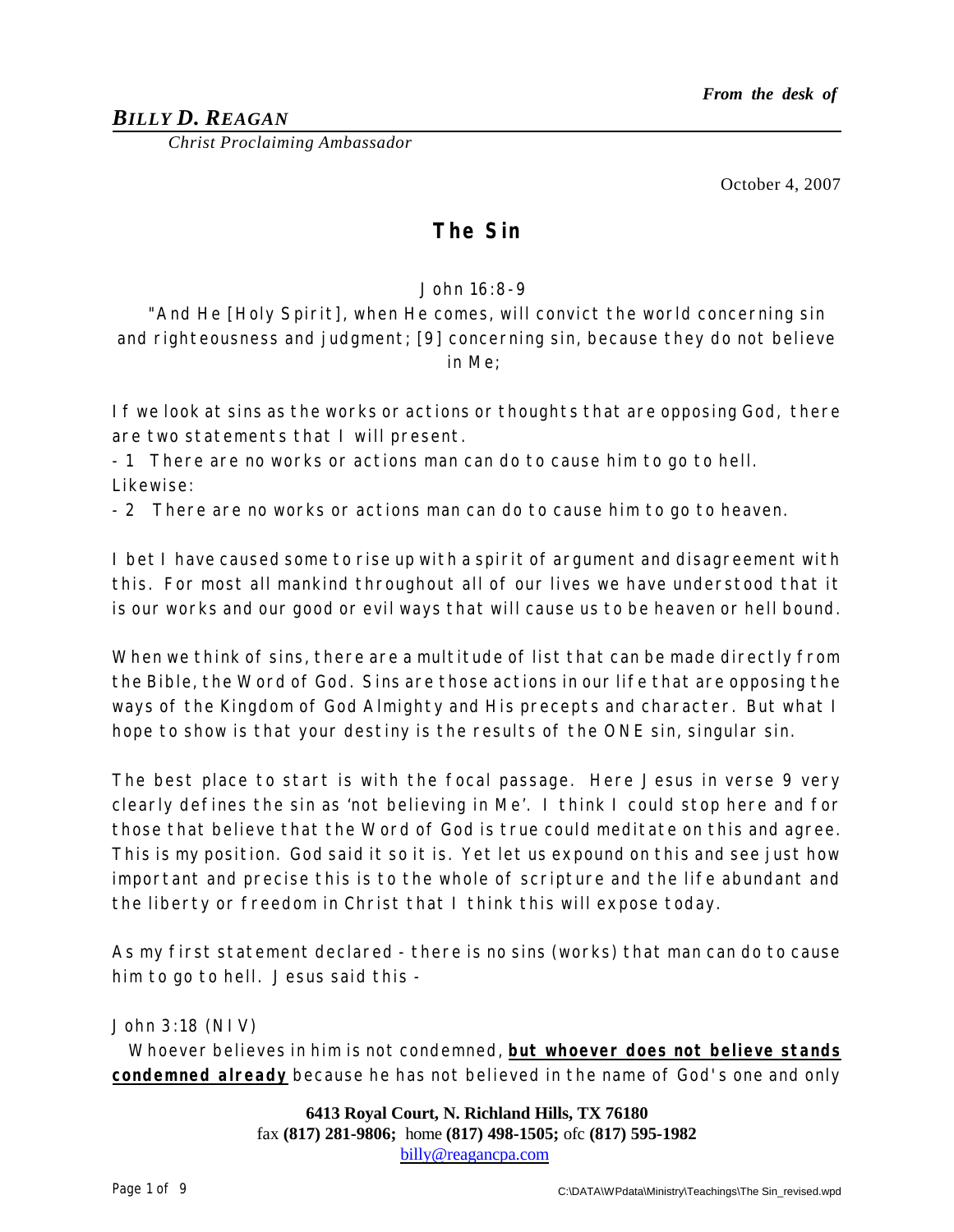Son.

### Mark 16:16

Whoever believes and is baptized will be saved, but whoever does not believe will be condemned.

Notice there is no list of works and actions that are declared here that causes one to be condemned. This condemnation is the judgement that brings death. Condemned Already! This is because this one sin is from the first Adam in the garden which brought condemnation and all mankind being born of water (natural birth). Condemnation has come and originates from the seed of the one man Adam and remains condemned. (This is seen in Romans 5:12-21). This is confirmed in John 3:18 which clearly says that all are condemned (judged) already. No action is necessary on their part. No works of good or evil is needed to be put in the condemned group.

Let us go to the beginning, the first Adam. We read in Genesis after God had done His great work and creation of man, God spoke a single command, one thing for man to do.

# Genesis 2:16-17

And the Lord God commanded the man, "You are free to eat from any tree in the garden; [17] but you must not eat from the tree of the knowledge of good and evil, for when you eat of it you will surely die."

What do you see the ONE thing was? Sure there is the obvious that we always see and it is the 'do's and the don'ts' or the 'do nots'. Why? I can only say at this point it is because man was created to be a creature to 'work' and have 'dominion' over what God created. This in itself is a drive found in all men. So it is normal for us to see things as works to do and of course things not to do.

But really if we look closely at all that God has released in His word to direct us and set us free for this age as we wait for His return and the new age to come we can see some truth that can set us free.

Let the focal point guide you in your answer as you look again at the Genesis verse. In doing so let me carry you to the verse of the temptation from the serpent in the garden. What do you recall happened?

Genesis 3:1-4

Now the serpent was more crafty than any of the wild animals the Lord God had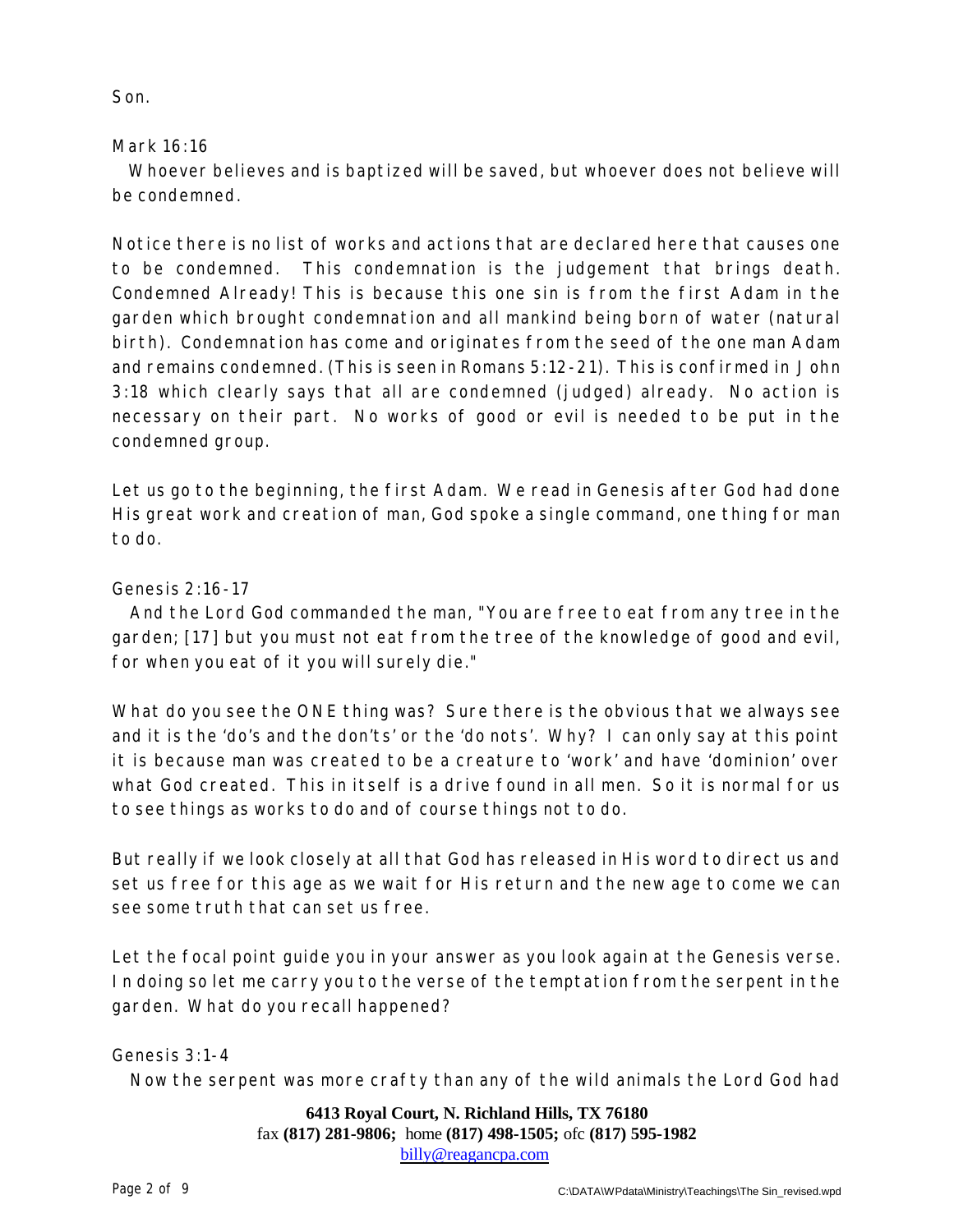made. He said to the woman, **"Did God really say**, 'You must not eat from any tree in the garden'?"

[2] The woman said to the serpent, "We may eat fruit from the trees in the garden, [3] but **God did say**, 'You must not eat fruit from the tree that is in the middle of the garden, and you must not touch it, or **you will die**.' "

[4] **"You will not surely die,"** the serpent said to the woman.

I think temptation by Satan is not the do's and don'ts here but a single issue. Was Eve going to believe what God said or not believe what God said? **You will die.** Consider this - it was the consequences and therefore not seen and this requires faith. Sure the don't part was part of the command but the results was not believing in the unseen and this is what Satan focused on.

Remember these verses -

Life is associated with faith even in this simple verse.

2 Cor. 5:7

We live by faith, not by sight.

Here there must be a CERTAINTY in our hearts about what we do not see but what God has spoken. This is called faith.

Hebrews 11:1 (KJV-NIV)

Now faith is the substance of things hoped for, and certain of what we do not see.

It is written

Romans 14:23

But the man who has doubts is condemned if he eats, because his eating is not from faith; **and everything that does not come from faith is sin.** 

Keep in mind that faith is the noun or substance (Heb 11:1) but believing is the action resulting in active faith. Therefore the extent to which you believe will determines the size of your faith. If I have a bag of beans (bag =faith) the size is only relevant to the number of beans (beans = what you believe) in the bag. What we believe from God's word shows the size of faith we have. The bag of beans is a bag of beans regardless of size so faith is faith. To say all this in hope to show the size of one's faith is directly related to the amount of God's word one believes. The more one believe of Gods word the bigger their faith is.

Just as Romans 12:3 declares in most translation 'THE' measure is only one, not 'a' measure which implies other measures of faith.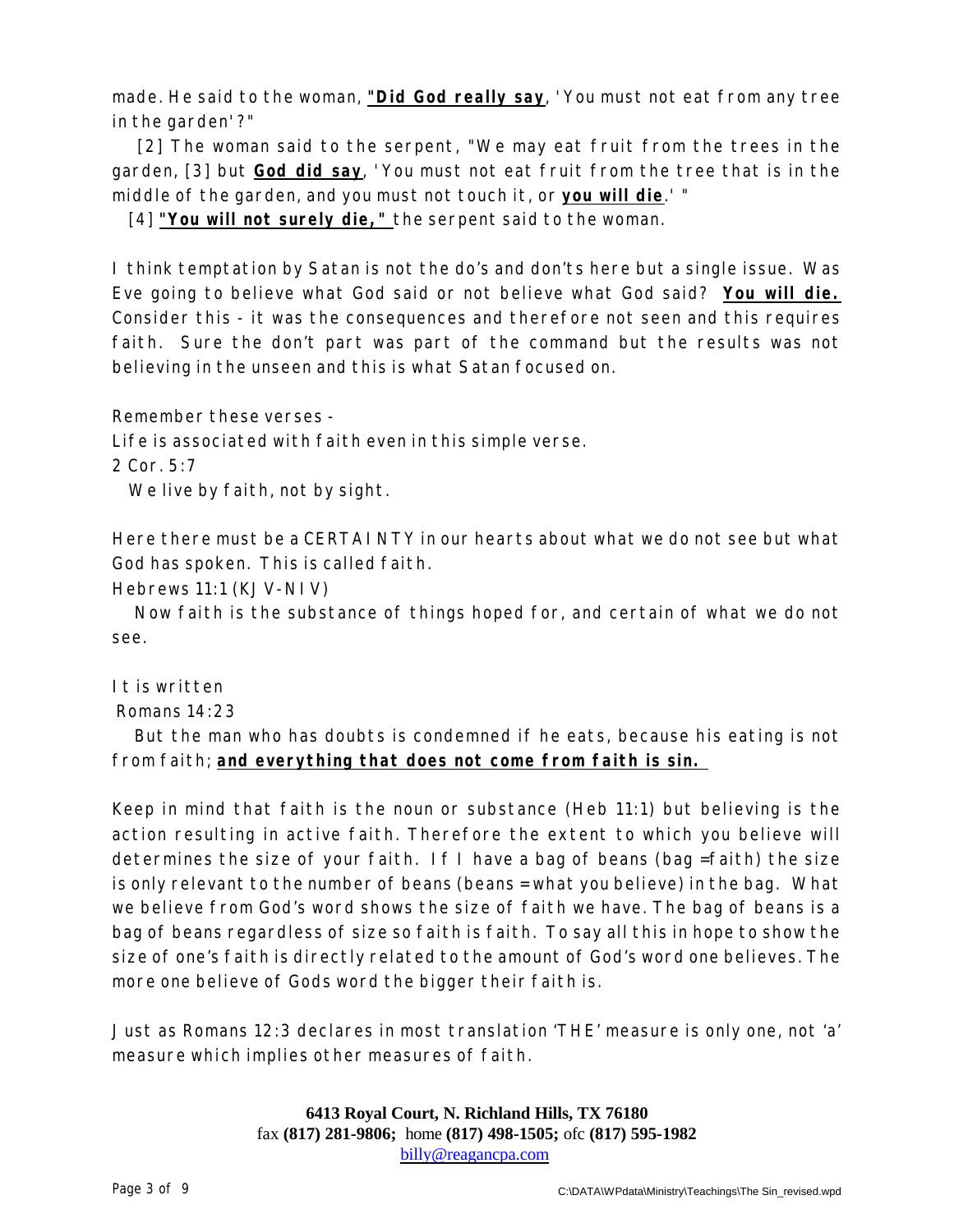#### Romans 12:3

For by the grace given me I say to every one of you: Do not think of yourself more highly than you ought, but rather think of yourself with sober judgment, in accordance with **the measure of faith** God has given you.

Well we can conclude that the faith that Eve had was too small because she did not believe what God said - 'you will surely die'. Although she confirmed that she could eat from all the other trees. Notice the core of Satan's temptation was not the 'do's and don'ts' but to get Eve to doubt God, and therefore not believe the Word of God.

But many would then refer to this verse

James 2:26

For as the body without the spirit is dead, so faith without works is dead also.

There is much in James to gain the understanding to this works that James speaks. In a very short direct way, it is the action of loving God and others as a result of the 'believing in the one God sent, Jesus'.

We see what Jesus said when the people ask him the question

John 6:28-29 Then they asked him, "What must we do to do the **works** God requires?" [29] Jesus answered, "The **work** of God is this: to believe in the one he has sent."

This cycles us back to the focal scripture. But first notice the people were asking the plural, works (or the do's we are to do) yet Jesus again made it a single work. Just as the focal verse is a singular 'sin', so it is shown to be the same as the singular 'work' - to believe in Him.

Some may say - DUH... as though this is known by all. But even in the surface of knowing, the understanding and fullness of what can erupt with the wisdom of such can be liberating and POWERFUL to living in the Kingdom of God NOW.

Oh so much to release with such little time today.

Jesus from John 3, to John 6 and then in John 16 (and many other places) keeps the focus on one point - Will we believe in Him, the Word of God who was sent by God the Father.

For in Revelation we read -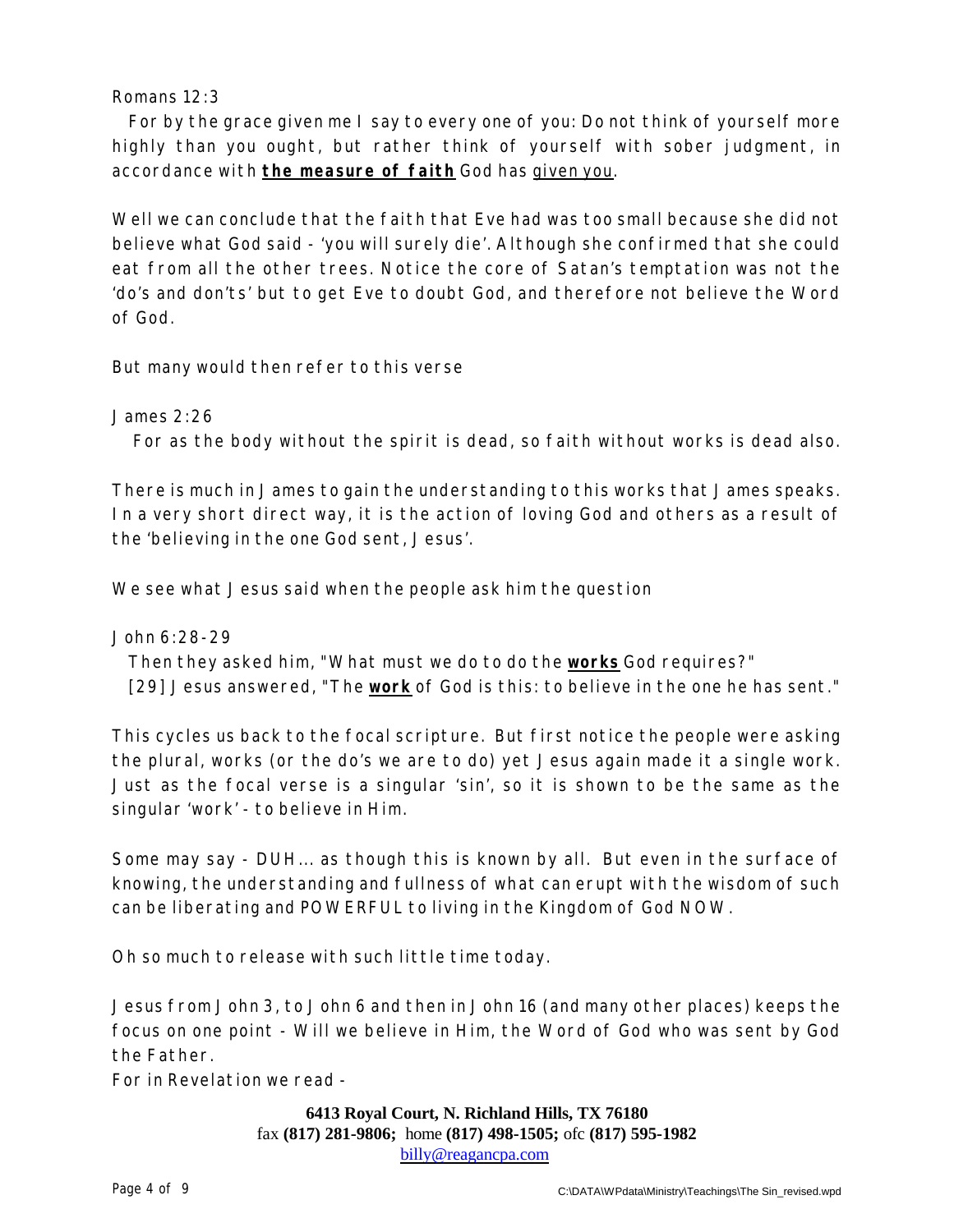Rev. 19:13

He is dressed in a robe dipped in blood, and **his name is the Word of God**.

As the time came for Jesus to leave this world in John 14 to 16 He makes it clear that we will not be left alone. Those that do believe in Him, will receive Him, another like Jesus, the Holy Spirit.

Then, He, the Holy Spirit's first and foremost purpose is to carry out, in a divine way the purpose as set forth by God, the Father of Jesus, His only Son, the Christ to convict the world of sin, righteousness and judgement. V 9 -

John 16:9 [Jesus speaking]

in regard to sin, because men do not believe in me;

Holy Spirit does this by teaching all truth and reminding us and confirming Jesus as the son of God in whom we, all men, must believe to have eternal life.

I want to take you to a few more scriptures to support the singular 'sin' issue.

#### John 15:22-24

If I had not come and spoken to them, they **would not be guilty of sin**. Now, however, they have no excuse for their sin. [23] He who hates me hates my Father as well. [24] If I had not done among them what no one else did, they **would not be guilty of sin**. But now they have seen these miracles, and yet they have hated both me and my Father....[26] "When the Counselor comes, whom I will send to you from the Father, the Spirit of truth who goes out from the Father, **he will testify about me.** 

The sin is singular. Although there are times when in conversation it is understood that sin is representative of the do's and don'ts in our thinking, I have found in my studies that sin can almost always be seen as what we have already seen in scripture. It is simply -

John 16:9 (NIV) in regard to sin, because men do not believe in me; John 16:9 (NASB) concerning sin, because they do not believe in Me;

The second statement that was made in the beginning of this teaching was - 2 There are no works or actions man can do to get him into heaven.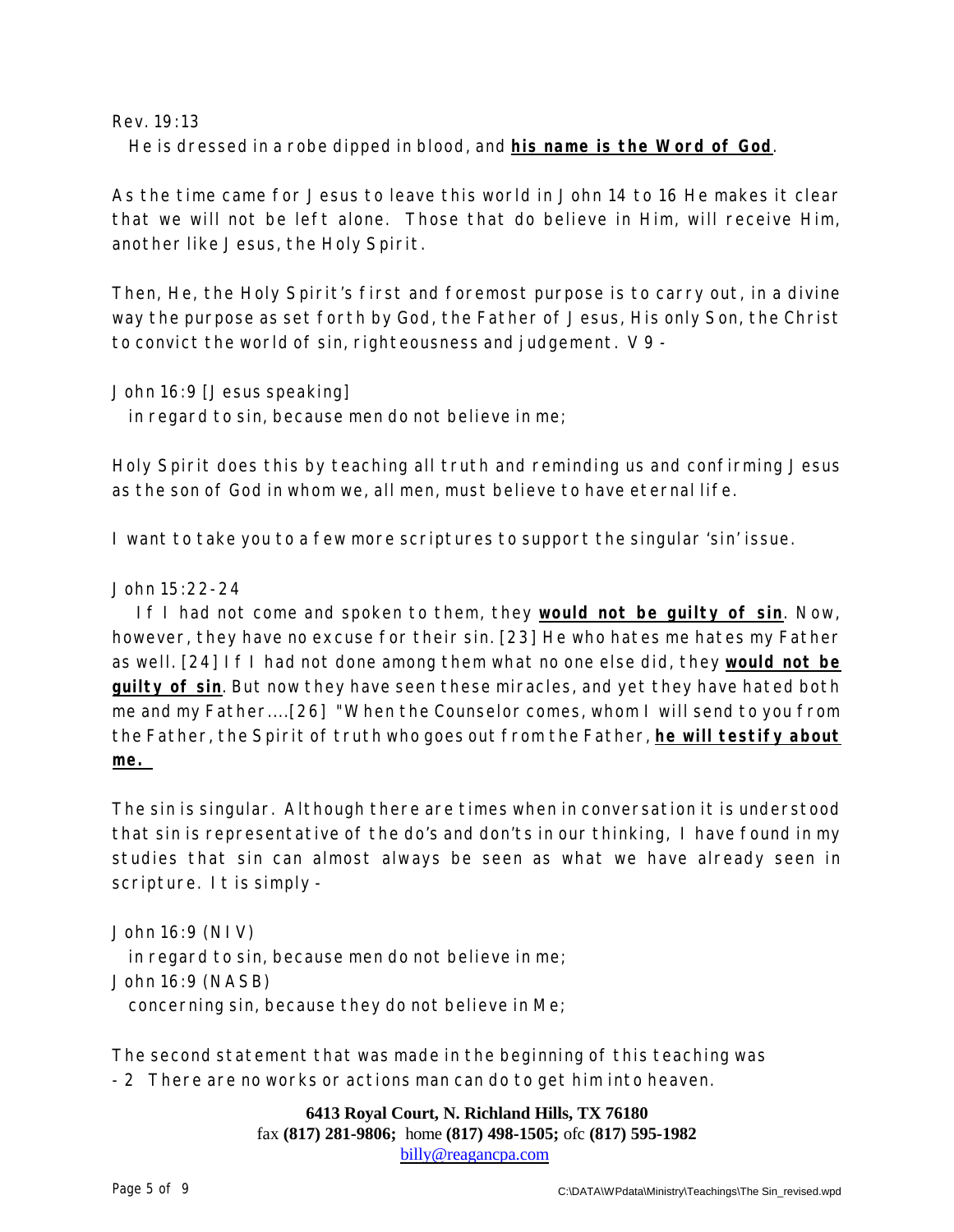The same is true now for this statement. It is not works or actions on our part that gets us to heaven. It is simply 'believe in the one He sent'.

#### Ephes. 2:8-9

For it is by grace you have been saved, through faith--and this not from yourselves, it is the gift of God-- [9] not by works, so that no one can boast.

It becomes a choice - life or death.

To NOT believe - death and remain condemned. To believe - life and live forever.

#### Deut. 30:19-20

This day I call heaven and earth as witnesses against you that I have set before you **life and death**, blessings and curses. **Now choose life**, so that you and your children may live [20] and that you may love the Lord your God, **listen to his voice**, and **hold fast to him**. For **the Lord is your life**, and he will give you many years in the land he swore to give to your fathers, Abraham, Isaac and Jacob.

Now considering all that has already been said we can look at what would NOT be sin is simply BELIEVE in the one God has sent. As previously shown in the following verse.

#### John 3:16

"For God so loved the world, that He gave His only begotten Son, that **whoever believes in Him** should not perish, but have eternal life.

As we discovered in the Gen 2 & 3, the sin in the beginning was the same sin as when God Himself walked on earth 2000 years ago. They did not believe in Him, the Word of God.

#### Genesis 2:17

but you must not eat from the tree of the knowledge of good and evil, for when you eat of it **you will surely die**."

But if we believe we will surely live and live with life eternal. WOW. Believe in Jesus, our Savior, God's word and we can live forever.

Mark 16:16

**Whoever believes** and is baptized will be saved, but whoever does not believe will be condemned.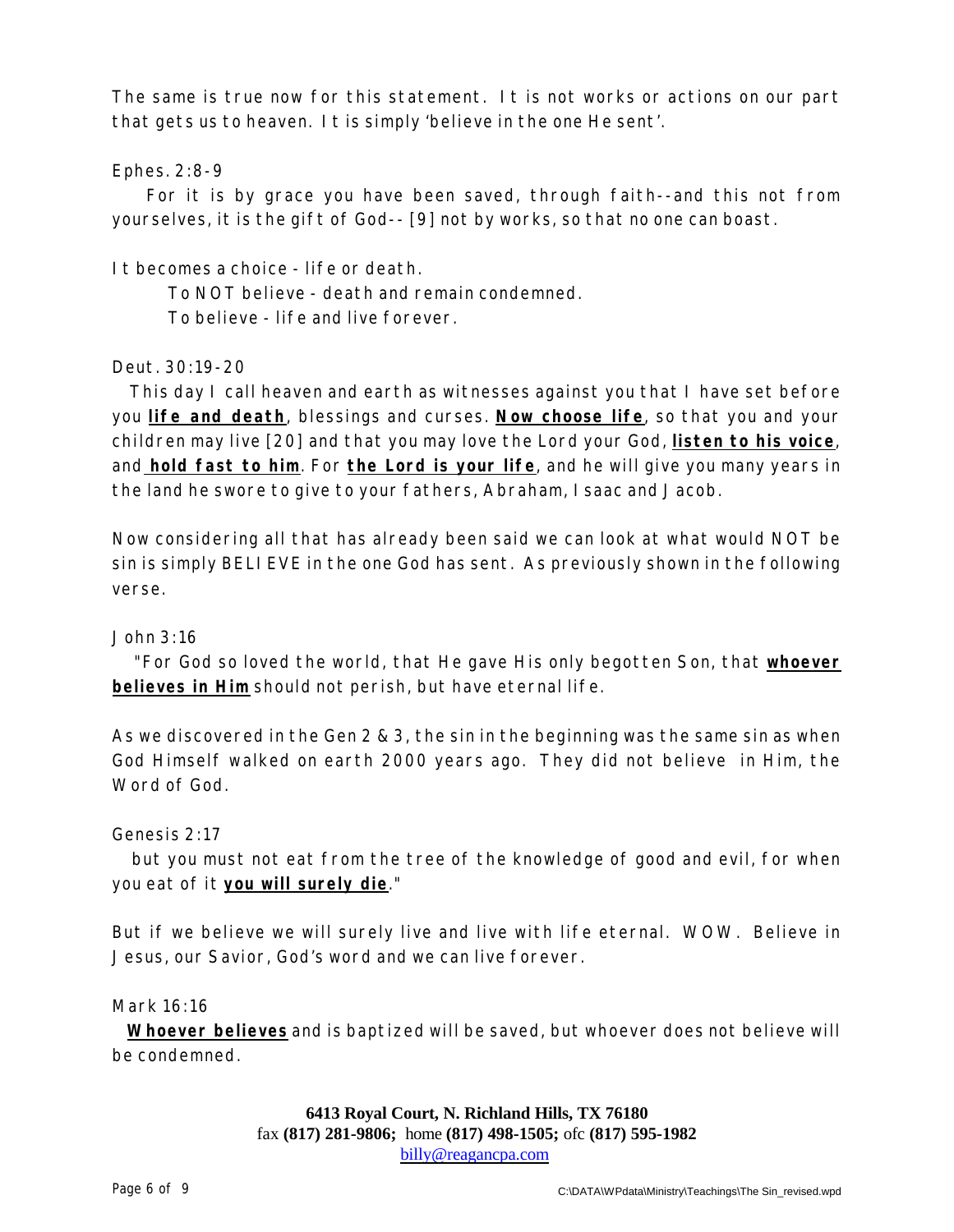This is why Jesus made it so clear as to the ONLY way to the Father John 14:6

Jesus answered, "I am **the way** and **the truth** and **the life**. No one comes to the Father except through me.

Just for clarity, again the word 'the' is the singular to its meaning and not 'a' which would imply other means as a way, a truth and a life. This is supported also in this verse with the words - NO ONE and EXCEPT.

Guard your hearts from this deception that is being so aggressively preached throughout the world by the leading of the god of this world, Satan. To think or speak that there are many ways to God is a lie and a deception from Satan.

#### John 8:44

You belong to your father, the devil, and you want to carry out your father's desire. He was a murderer from the beginning, not holding to the truth, for there is no truth in him. When he lies, he speaks his native language, for **he is a liar and the father of lies**.

#### 2 Cor. 4:4

The god of this age **has blinded the minds of unbelievers**, so that they cannot see the light of the gospel of the glory of Christ, who is the image of God.

We must ask - Do we believe the Word of God (Rev 19:13). If there is any part that we do not believe then we sin. So this causes me to think – Maybe the unforgivable sin of blasphemy of the Holy Spirit that Jesus spoke of (Matt 12:31-32) and where John said there is a sin that leads to death (1 John 5:16) and the sin the Holy Spirit has come to convict the world of are all the same. Of course all I can do is reason with the knowledge of the Word of God and based on what we have seen thus far. This is the only sin that seems to fit these all together in such a simple form, particularly the link found in our focal verses - the Holy Spirit comes to convict. Of course simplicity eliminate the importance of theologians. Yet one more thought and Billy will cease his exposition. If this simple thought is true, then maybe the blasphemy of the Holy Spirit only can occur with those who have heard the good news and rejects it in spoken word or utterance. Adam did not believe what God said, Adam "you will surely die" if you do not trust Me and believe what I have said. Jesus has said over and over - believe in Him and live.

God's miracles established His words as truth and the greatest was His resurrection from the dead. Believe and be saved. Saved from death. IF one does not believe, he will surely die and death has its victory and he perishes.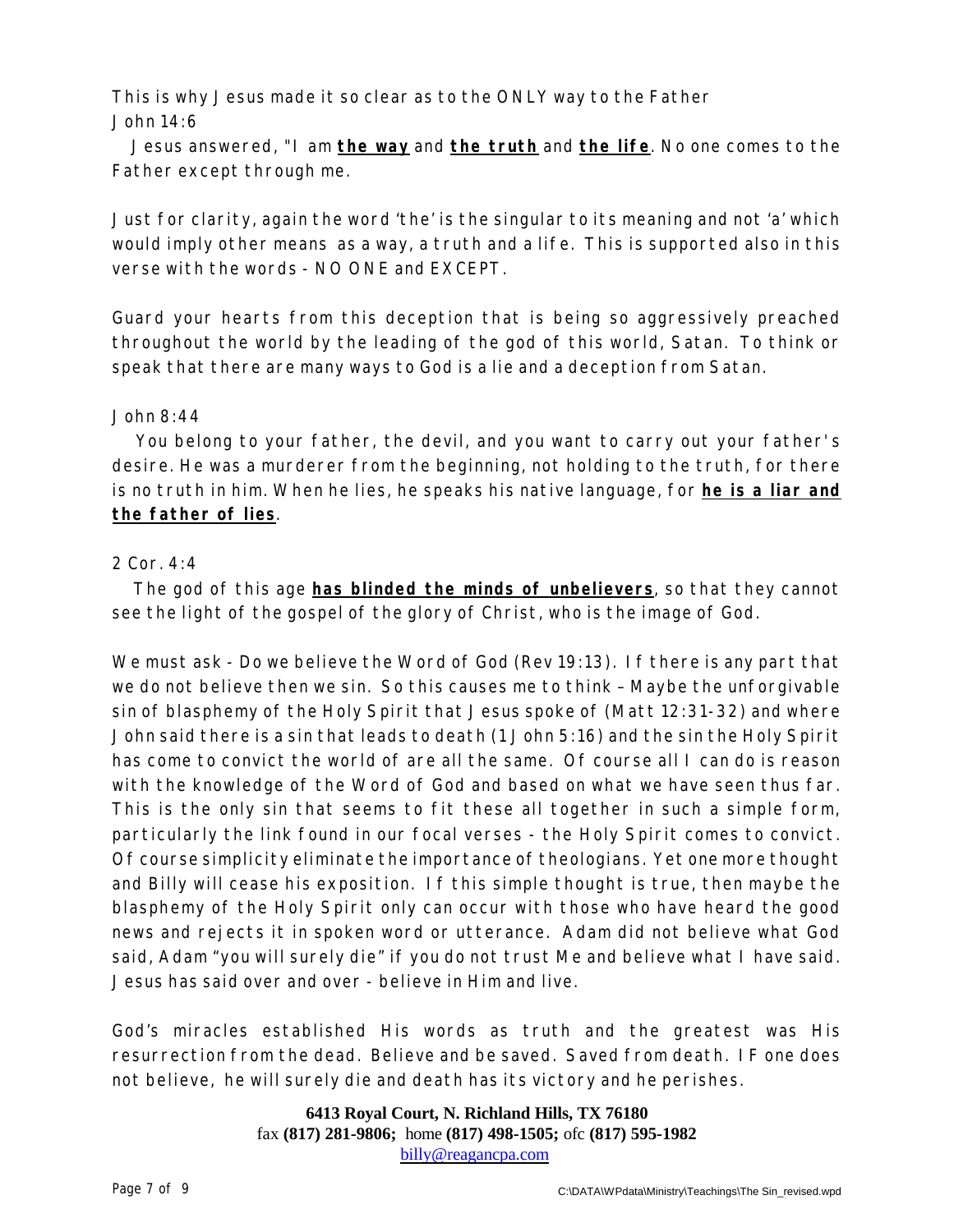#### John  $3:16$

"For God so loved the world that he gave his one and only Son, that whoever believes in him **shall not perish** but have eternal life.

Since God, through His Only Son has sent us Holy Spirit, Jesus told us in

#### Matthew 12:31-32

And so I tell you, every sin and blasphemy will be forgiven men, but the **blasphemy against the Spirit** will not be forgiven. [32] Anyone who speaks a word against the Son of Man will be forgiven, but anyone **who speaks against the Holy Spirit** will not be forgiven, either in this age or in the age to come.

God desires that all honor and glory be given Him (Rev 11:4). When He does great and mighty things we must be very careful at what we might SAY and to whom we give credit for such miracles and such power.

Today is the same as past. Man is stubborn and contemptuous toward God's Word, **even of His miracles.**

#### Numbers 14:11

The Lord said to Moses, "How long will these people treat me with contempt? How long will they refuse to believe in me, in spite of all the miraculous signs I have performed among them?

#### John 15:24-25

If I had not done among them what no one else did, they would not **be guilty of sin**. But now they have seen these miracles, and yet they have hated both me and my Father. [25] But this is to fulfill what is written in their Law: 'They hated me without reason.'

#### Matthew 13:58

And He did not do many miracles there because of their unbelief.

Even today there are many who say God can but will not believe He does miracles today. When they do hear of a miracle they become like the Pharisees and others and say it is a lie or contribute it to some other means because they themselves did not see. Just as Thomas, even though all the other Apostles said so, he did not believe. And a result of that Jesus prophesied and promised-

#### John 20:29

Then Jesus told him, "Because you have seen me, you have believed; **blessed are those who have not seen and yet have believed."**